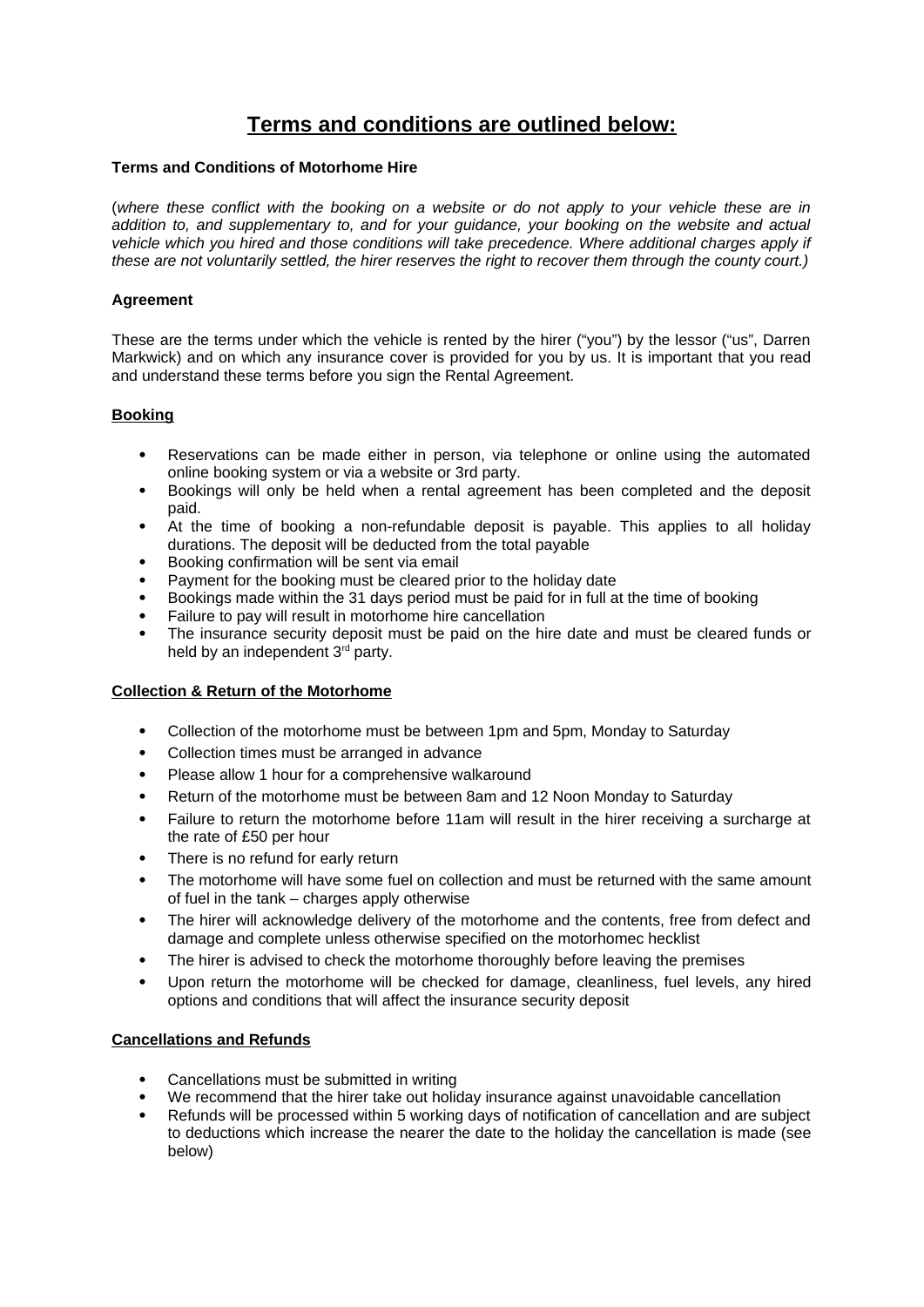- Cancellations will incur fees and will be calculated on a pro rata basis as defined below (if not previously agreed on a website booking)
- 1. As Agreed on the website booking or in cases where this has not been booked on a website according the below.
- 2. More than six weeks before the start of hire loss of deposit.
- 3. Four to six weeks before the start of hire 30% of total hire charge
- 4. Two to four weeks 50% of total hire charge
- 5. Two weeks 100% of total hire charge<br>6. A no show will be treated as a cancellat
- 6. A no show will be treated as a cancellation and will be non-refundable

## **Damage**

- The hirer is liable for all over-head damage to the motorhome resulting from any accident
- Maximum heights may or may not be displayed in the motorhome driver care is required.
- All incidents to tyres including punctures are the hirers responsibility
- Damages to any load in the vehicle is the responsibility of the hirer/driver
- Personal possessions are not covered. we shall not be liable for loss or damage to any property left, stored or transported by the hirer or any other person in the motorhome either before or after the return of the vehicle
- Any damage internally to the motorhome will be covered under the security deposit but is not limited to the £1000

## **Optional Hire Extras**

- Add on items must be ordered prior to collection of the vehicle
- All hire extras can be viewed and priced in the booking process
- Add on items can be purchased on the date of collection depending on availability
- All hire extras fall under the terms and conditions for the general use of the motorhome and must be returned intact and clean, see page 4 for charges
- All outdoor equipment including tents, awnings, table, chairs & BBQ must be packed away in a dry clean condition

#### **Pets**

- We only allow pets in specific vehicles to ensure allergen free options
- $\bullet$  If a pet has been in the motorhomes not specific for pets a £150 valet fee will be charged on return of the vehicle if any traces of pets are found
- These terms and conditions also apply to the day tents and awnings if hired

#### **Smoking**

- Smoking is strictly prohibited in all our motorhomes, day tents and awnings
- Smoking in the motorhome, day tent and awnings will result in a £300 charge
- This includes electronic cigarettes & electronic pipes

## **Fuel, Gas & Water**

- Fuel is at the hirers expense. The motorhome will be provided with at least one quarter tank of fuel when it is collected. The Motorhome must be returned with a similar amount of fuel
- A gas cylinder will be provided with the motorhome. If gas needs replenishing during the rental period, the hirer is responsible for the cost of buying further bottles
- The hirer is responsible for checking oil and water levels on a daily basis in the engine and other necessary motorhome components, such as checking tyre pressure
- The hirer must ensure that the correct fuel is used, incorrect fuelling will be charged to the hirer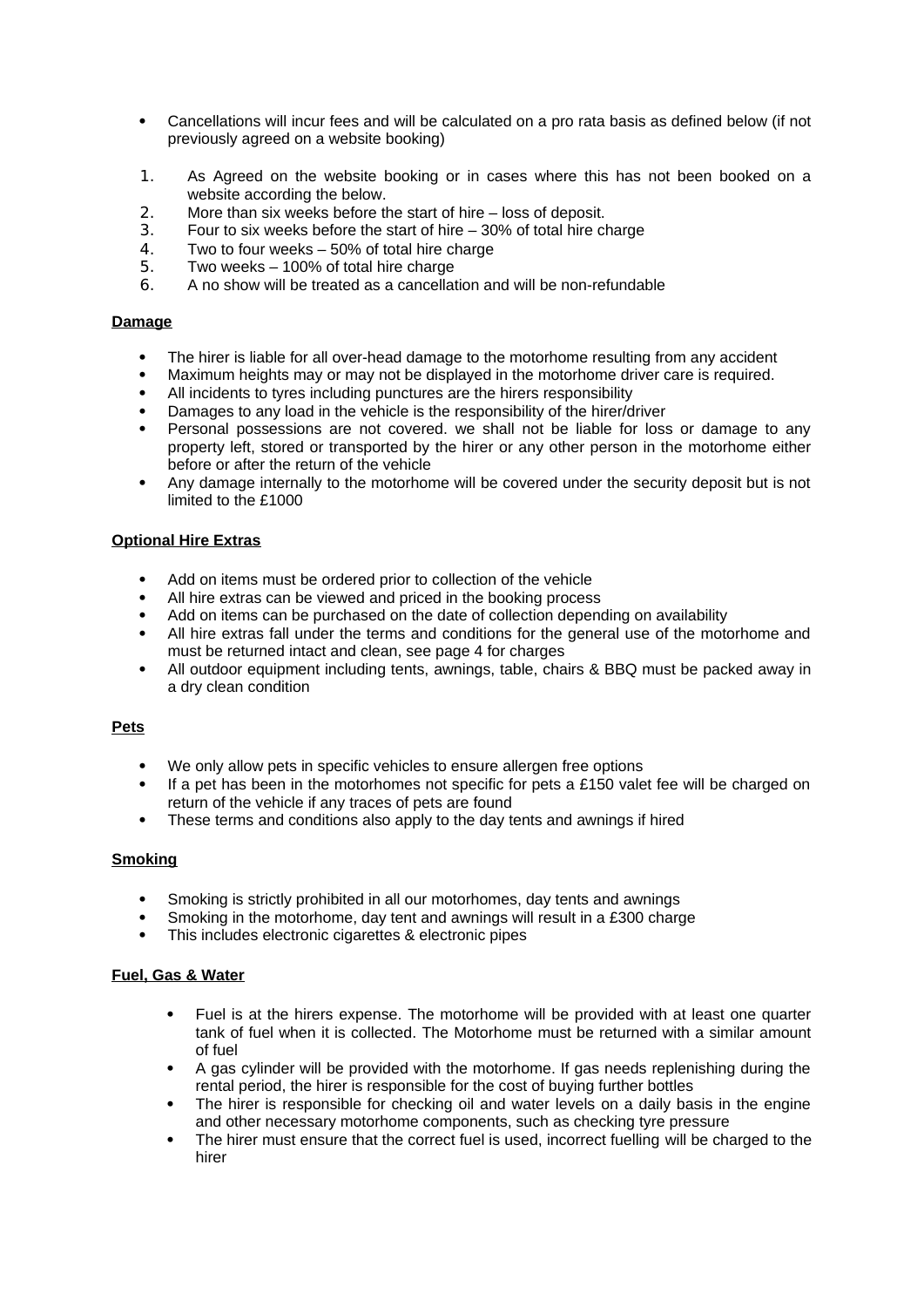- Water in the motorhome must be kept at a minimum of  $\frac{1}{4}$  tank to reduce the risk of airlock in the water system
- Waste tanks must be emptied before returning the vehicle

## **Driving Licences & Proof of ID**

- Any driver must have a minimum of 2 years driving experience
- Must be between the ages of 25 and 75 drivers under 30 may be considered subject to insurance acceptance and an excess premium paid
- All drivers must submit their driving licence number along with a DVLA share code. The link can be found on our web page
- All endorsements and previous claims must be declared, any mis-declaration will result in the immediate forfeiture of the deposit held.
- All drivers must be present at the time of collection and produce a photo driving licence and proof of identity in the form of a utility bill or credit card or bank statement dated within the last 3 months
- Licence offences must meet the driver eligibility requirements of the insurance company (a maximum of six points)
- Visitors from abroad must produce a valid, unendorsed domestic driving licence or international driving licence as well as a passport
- Only named drivers who have met the insurance eligibility requirements are permitted to drive the motorhome
- The hirer/named driver shall be liable for all costs and expenses incurred for speeding, parking fines, toll or congestion charges. This includes any other offences committed against the Road Traffic Act or Traffic Regulations and indemnifies us from any liability

# **Period of hire**

You will have the use of the vehicle described for the period specified or agreed. With our written agreement you can extend the rental period, but this shall not exceed 90 days in total.

If the vehicle is not returned by the due back time and date to the agreed place of return, our consent for your continued use of the vehicle will automatically be withdrawn and we shall be entitled to charge you for each day or part of a day's unauthorized usage at the prevailing published full daily rate until the vehicle is returned or recovered.

Costs of recovery are chargeable if the motorhome is not returned on time, a vehicle may be recovered at the end of the hire without notice to the hirer irrespective of the contents or the time of day once the hire period has expired.

You will be responsible for the vehicle, its accessories and its parts and fully liable under these terms of rental from the time we give you the keys, or we leave them at the place and time which we have arranged with you in advance. You continue to be responsible and fully liable under these terms of rental until the vehicle and keys are returned to us by returning them to our authorized representative or any other method previously agreed in writing by us.

#### **Security Deposit**

- An insurance security deposit of £1000 must be paid seven days before collection by bank transfer prior to collection (or held with agreement by a  $3<sup>rd</sup>$  party booking agent)
- The security deposit is to be held for up to one week after the return date for damage incurred to the motorhome during the period of hire. Providing the motorhome has been returned in the condition it was originally hired in the security deposit will be refunded
- Motorhomes must be returned clean, undamaged, all equipment tools and accessories as when received and returned on time
- The security deposit will be returned to you within 1 week after the hire period provided the motorhome is in a satisfactory condition including cleanliness, undamaged with all tools, accessories and equipment in the same condition as when it was hired and operated correctly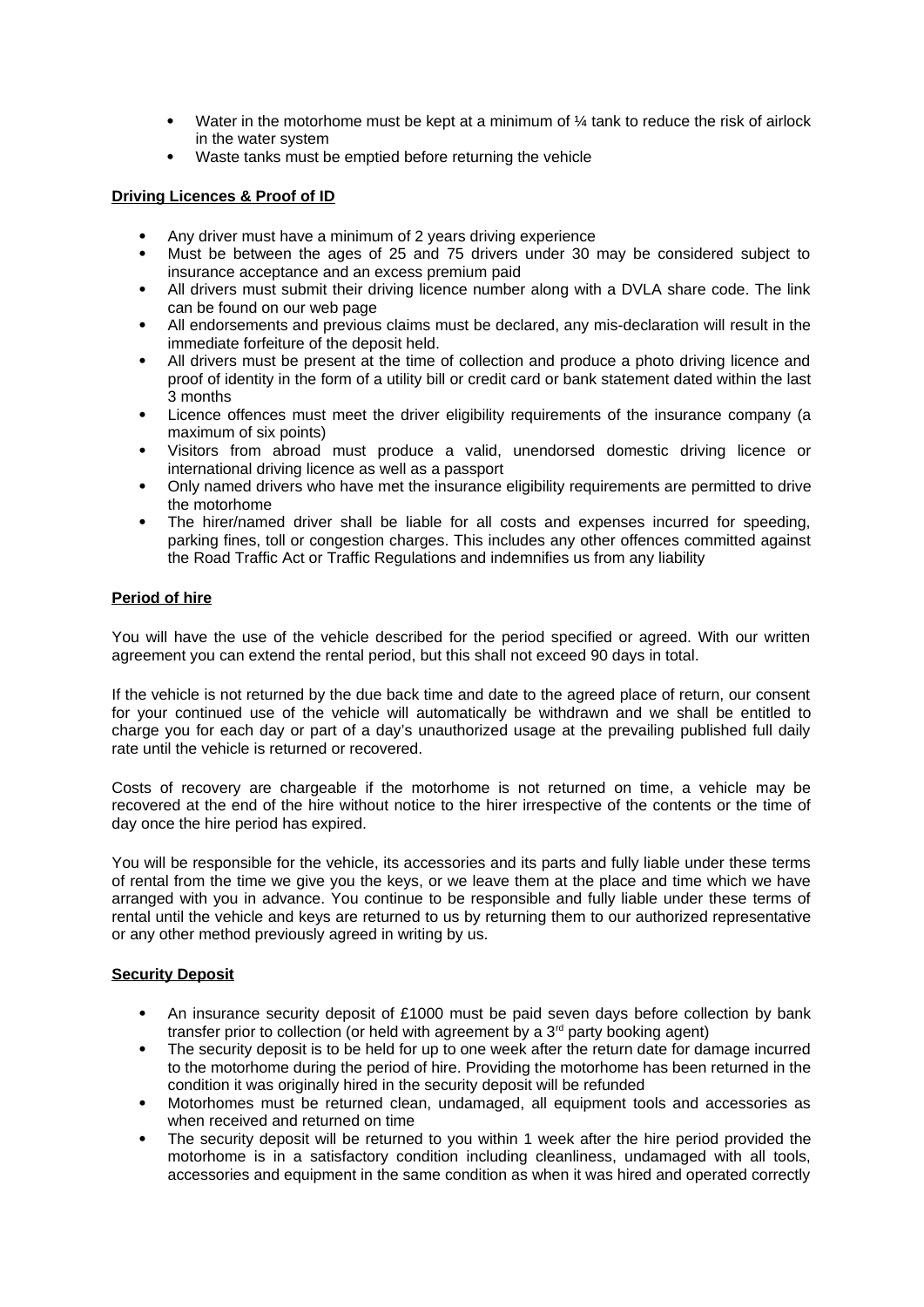• In the event that charges, including damage repair and replacement exceed the level of security deposit paid, you will be charged any additional sum to cover this excess and that some will be due immediately at the end of the hire

The following charges may be deducted from the security deposit

- 1. Toilet cassette not emptied and cleaned £55
- 2. Cooker hob and grill not cleaned £35
- 3. BBQ not cleaned £20
- 4. Smoking in motorhome £300
- 5. Damage to any mattress £300 per mattress
- 6. Microwave damage £75
- 7. LCD TV damage £200
- 8. Kitchen including fridge, cupboards and drawers £35
- 9. Damage of wheels and tyres £180 per wheel
- 10. Tents, awnings, tables, chairs not packed away in a dry condition £75
- 11. Windscreen damage cost of replacement
- 12. Any items or equipment damaged beyond economical repair will be charged at the full replacement rate
- 13. Loss of keys £2500

## **Breakdowns and Accidents**

- The vehicles are covered by Peugeot/Aviva/RAC European Breakdown cover
- In the event of a breakdown we should be contacted immediately
- Contact numbers for the breakdown provider will be held in the vehicle in the vehicle instructions pack and on the windscreen or other place.
- The hirer may authorise repairs up to £50, this will be reimbursed on return of the vehicle, please keep all receipts and produce on return
- The hirer must obtain permission from us for Hire for any costs above £50
- It is the hirers responsibility to ensure that all passengers are wearing seatbelts
- In the event of an accident we must be informed immediately, and the vehicle accident report form filled in, please include diagrams on the reverse of the form. The form can be located in the instruction folder or available from us or (see cover note or policy)
- In the event of an accident, if the hirer is at fault, it will be the responsibility of the driver

# **Your responsibilities to us**

- You must look after the vehicle and keys to the vehicle, making sure it is locked and secured when not in use and properly protected against damage due to bad weather. You must ensure that the correct fuel is always used. When not in use, you must set and use any security device fitted to or supplied with the vehicle. Never leave the keys in the vehicle at any time or you may be responsible for the full cost of replacing the vehicle if it is stolen.
- You must not sell, rent or dispose of the vehicle or any of its parts, or allow anyone else to have or obtain possession or rights over it
- You must not allow any work to be carried out above £50 on the vehicle without our permission. We will reimburse you for repairs on production of a receipt only where the repairs have been previously authorised by us
- You must return the vehicle, in similar condition as when received, to the agreed place of return during our published hours of business and agree the physical condition of the vehicle with a member of staff. If the vehicle needs more than our standard valeting or the interior has been damaged in any way, then you will be responsible for the cost of rectifying the damage. Responsibility for such damage is not covered by any waiver/ or our insurance
- While you are renting the vehicle, you will be liable as if you were the owner for any offences committed under the Road Traffic Acts (or any equivalent legislation) and any other relevant loss in respect of the vehicle and its use during the rental period which results in the imposition of:
- Fixed penalties or excess charges. You also agree to us sending you any notices requesting such fines to the address given overleaf and that you will settle all such penalties and charges incurred during the period of rental in a timely manner and so as not to cause us any loss.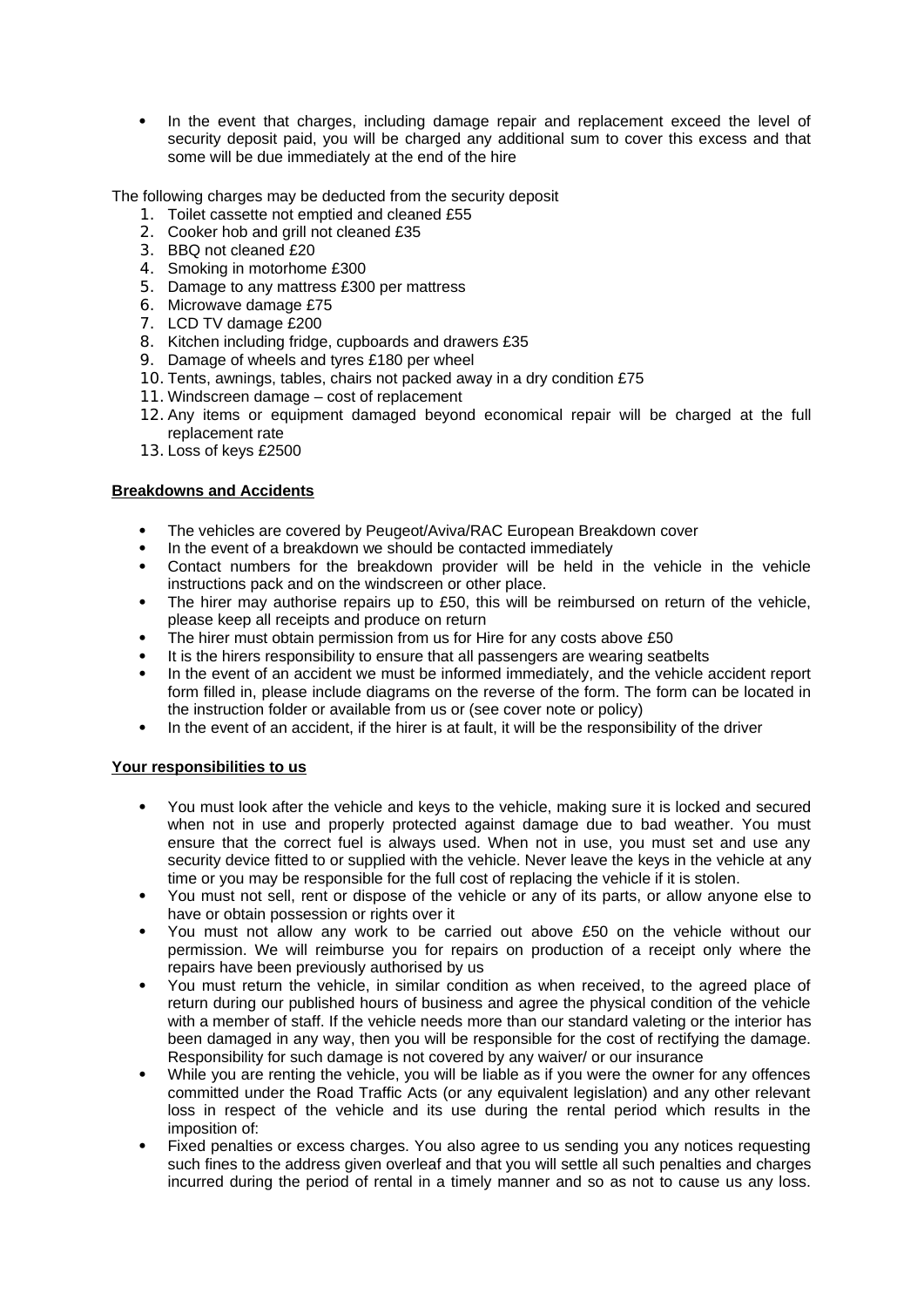You agree to indemnify us against any costs, expenses and losses incurred by us as a result of any such penalties or charges

## **Our responsibilities to you**

When the rental starts the vehicle will be roadworthy and fit for normal use. If it is not, or it becomes unfit for normal use during the rental you should inform the rental location or telephone the emergency number given to you at the time of rental. If you have followed these terms we will endeavour to repair or replace the vehicle. We will not be liable for damages arising from defects other than defects or mechanical failures attributable to a breach of this warranty or a breach of any duty or law to take reasonable care of the safety of the vehicle. Nothing in these terms and conditions shall be deemed to exclude or restrict our liability for death or personal injury resulting from our negligence or any other liability which cannot be excluded as a matter of law.

#### **Insurance**

- Our Motorhomes have comprehensive insurance on the UK mainland and Europe for the named drivers listed on the hire agreement for the period of the rental. Please note this does not cover your personal property and you are advised to arrange holiday insurance.
- When the vehicle is unattended, it must be locked, deadlocked and alarmed. Keys must be removed from the ignition when the vehicle is stationary
- A £1000 deposit payable by Bacs (or via a website  $3<sup>rd</sup>$  party), shall be paid seven days before the day hire commences to cover the insurance excess. (or to a  $3<sup>rd</sup>$  party agent or website) This is fully refunded if the motor home is returned on time and in a clean and undamaged state - including toilet, shower, pots, pans and cooker, beds etc., You will be liable for any damage or missing items from the hire vehicle
- Damage caused to tyres/wheels, wing mirrors, glass, underside of the vehicle or overhead damage (defined as over 6 feet / 1.85 metres) or the filling up with the wrong type of fuel will be the hirers' responsibility and is not covered by our insurance
- The period of hire is from the collection date to the return date before 11am unless otherwise specified
- In the case of damage due to negligence or in the case of damage to the interior, the full cost of rectification will be charged
- We reserve the right to withhold all or part of the deposit to pay for any repairs, until such a time that the repairs may be complete

You should also note that:

- The insurance cover may end if you do not return the vehicle to the agreed place at the agreed time
- The insurance cover may be cancelled if you have given any false information
- Only drivers we have first approved are covered by the insurance
- Full details of cover are available at the rental location

What to do in the event of loss or damage to the vehicle

• In the event of theft of the vehicle or any of its parts or accessories, or if the vehicle is damaged by a criminal act or in an accident in which someone is injured, you must immediately contact the local police and report the incident. You must also call the rental location to report the incident. You should also report any damage done by any non-criminal act to the rental location, the vehicle must not be used if it is rendered unroadworthy.

You should always:

- Record the police crime number and the reporting officer's name
- Collect the names and addresses of any witnesses to the incident
- Avoid admitting liability or saying anything which may implicate yourself
- Send to the rental location all papers and documents received relating to the incident;
- Fill in our accident report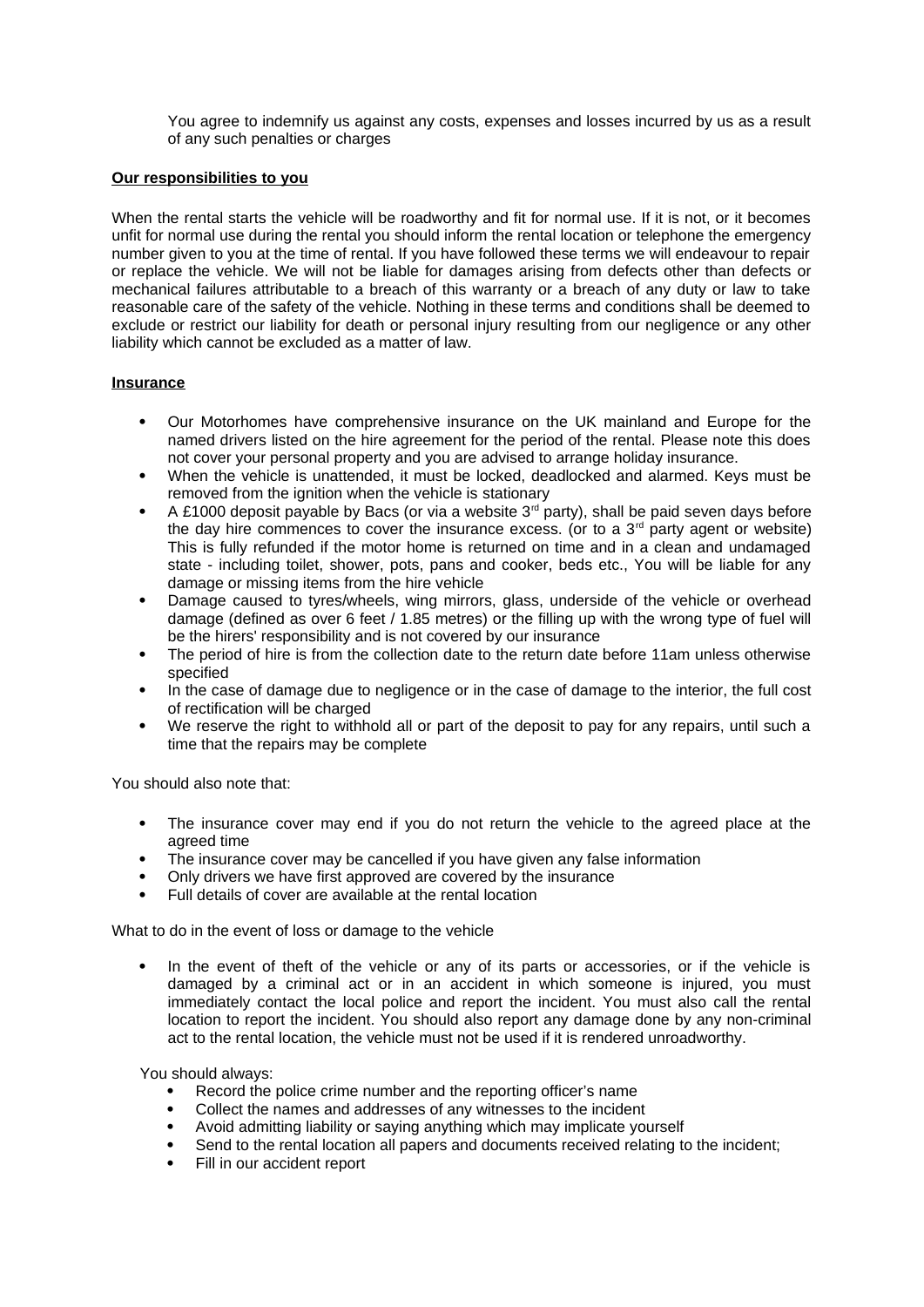At all times cooperate fully with us and the insurers, including where any legal action is taken any money you may receive in respect of loss or damage to the vehicle must be immediately forwarded to us and at no time should be spent by you. You will hold any such money in trust for us.

# **Personal property**

We will not be liable for loss or damage to property left in the vehicle either during the period of hire or there- after. Such property is entirely at your own risk. The vehicle will be inspected on return and any property found will be available for you to collect for a period of seven days. Any unclaimed property may be disposed by us after that time.

# **Conditions of use**

The vehicle must not be used or driven

- By any person not named overleaf as a driver or authorised by us in writing and holding a full valid current driving licence
- For the carriage of passengers for hire or reward
- For any unlawful purpose or in any way which breaks the Highway Code, road traffic laws or any other laws
- For racing, pace making, reliability trials, speed testing or driving tuition
- To carry a number of passengers and/or baggage which would cause the vehicle to be overloaded; or in the case of a commercial vehicle a payload which exceeds the maximum payload and individual axle plated weights or for a purpose which requires an Operator's Licence without fulfilling your duty at law to obtain one
- Without our prior written consent outside England, Scotland and Wales, and the EU
- While in an unroadworthy condition or while failing to comply with any statutory provision
- For carrying corrosive, radioactive, inflammable, explosive or other harmful substances
- For carrying anything which due to its smell or condition will harm the vehicle or prevents us from hiring the vehicle again immediately
- It must not be used or parked near an airfield
- It must not be used off road other than to park on a campsite where a fee has been paid.

If you do not follow these terms you will have to pay us any charges, damages and expenses we have to pay for any loss you cause. You may also lose the benefit of any liability waivers which you have purchased.

# **Charges**

All charges are calculated in accordance with our current tariff and on the basis of your use of the vehicle as specified. Unauthorised usage may incur additional charges as published in our current tariff available at the rental location.

You will pay on demand charges including

- The rental and other ancillary charges calculated in accordance with this agreement
- Any charge for losses or damage outlined in this contractAny refuelling service charge where the vehicle is returned with less fuel than when the rental began. The refuelling service charge is based on the rates published at the rental location
- The full cost of repair or replacement for damage or loss including theft including any towing and storage costs, howsoever caused, regardless of fault
- A loss of revenue charge whilst the vehicle is being repaired or whilst we secure reimbursement of the vehicle value, where such losses are not covered. Charges for loss of revenue will be calculated at our normal published daily rate from the time the vehicle is incapable of rental until its repair or in the case of write-off until full payment of the vehicle value is received, subject in each case to a maximum liability of 30 days rental charges. In either case